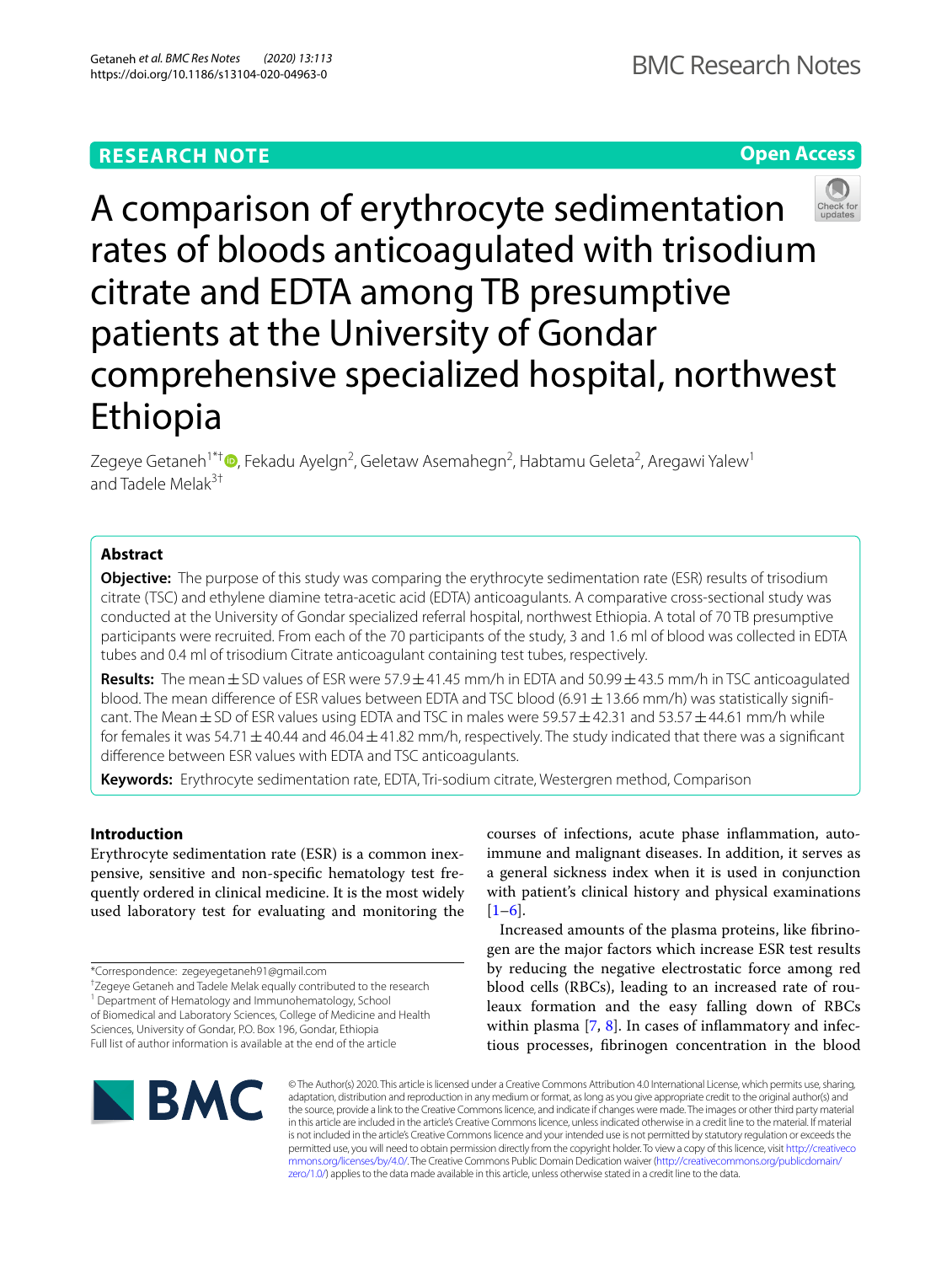increases rouleaux formation and RBCs settle faster than normal [[9,](#page-4-4) [10](#page-4-5)].

An elevated ESR is often observed in cases of infectious diseases (Tuberculosis (TB), bone and severe skin infections), malignancy, infammatory or destructive processes, auto immune diseases and rheumatic fever [[11–](#page-4-6)[13](#page-4-7)]. As well as in collagen vascular and infective endocarditic diseases [[12](#page-4-8), [13](#page-4-7)]. It is also important for the assessment of the severity of infammatory bowel diseases in children [[14](#page-4-9)[–17](#page-4-10)] and marking responses to the treatment of TB [[18](#page-4-11), [19\]](#page-4-12). Moreover, an increased ESR can be an early predictive marker of HIV seropositive progression towards AIDS [[20,](#page-4-13) [21](#page-4-14)]. Besides, increased ESR can also be used as an inexpensive "sickness index" in the elderly [[22](#page-4-15)].

A raised result of ESR is observed in a wide range of infectious, infammatory, generative and malignant conditions and associated occurrences, like anemia, pregnancy, hemoglobinopathies, hemoconcentration and the treatment of anti-infammatory drugs which change plasma proteins that increase in fbrinogen, immunoglobulin, and C-reactive protein [\[23](#page-5-0), [24](#page-5-1)].

The principle of the ESR determination is based on the measurements of sedimentation rates of aggregated erythrocytes in plasma. The International Council for Standardization in Hematology (ICSH) recommended the Westergren method as a choice for ESR determination. When anticoagulated blood is placed in a Westergren tube in vertical column, the erythrocytes normally settle quite slowly by the infuence of gravity, and the distance of erythrocytes falls down in a vertical column from the plasma in within 1 h will be taken as ESR value [[25–](#page-5-2)[27](#page-5-3)].

For ESR determination, blood anticoagulated with 3.8% trisodium citrate (TSC) or ethylene diamine tetra acetic acid (EDTA) can used. Using undiluted blood anticoagulated with K3EDTA is a recommended specimen for ESR determination by ICSH because it gives a more reliable result than the traditional TSC [[21,](#page-4-14) [28](#page-5-4)] by reducing the risk of pre-analytic mistakes due to a partially coagulated specimen or small clots, an altered blood/trisodium citrate (TSC) ratio, and problems linked to the fnal volume, inherent mainly in techniques using special tubes for both specimen collection and ESR measurement [\[25](#page-5-2), [26\]](#page-5-5). However, according to the 2011 ICSH recommendations, the reference method for the measurement of the ESR should be based on the Westergren method with modifcations that use either whole blood anticoagulated with EDTA and later diluted with TSC or saline or whole blood anticoagulated with TSC in a 4:1 dilution ratio in Westergren pipettes [\[29](#page-5-6)].

Despite the fact that the ESR test is one of the commonest investigations carried out in the clinical hematology laboratories, there has been no recognized standard control sample for monitoring the test. The reliability and reproducibility of the results depends on the use of correct methodologies. Although, a variety of research was conducted on a matters relating to ESR values of diferent diseases, no attempts were made to compare the ESR values of blood mixed with TSC and EDTA in the study area. So, this study aimed to assess the variability of ESR values of the two commonly used anticoagulants in individuals sufering from presumptive TB.

## **Main text**

# **Materials and methods**

## *Study setting and population*

A comparative cross-sectional study was conducted on a total of 70 study subjects who visited the TB Clinic at the University of Gondar comprehensive specialized hospital (UOGCSH) from March to May 2018. UOGCSH is found in Gondar town, Amhara regional state, northwest Ethiopia. Gondar town is located at 727 km from Addis Ababa and 185 km from Bahir Dar town and situated at a latitude and longitude of 12° 36′ N and 37° 28′ E, respectively, with an elevation of 2133 m above sea level [[30](#page-5-7)] to the north western part of Ethiopia.

All patients aged 15 years and above and willing to participate in the study were included. Patients who did not give enough amounts of blood sample and unwilling to take part were excluded.

## *Sample size determination*

A total of 70 participants were recruited for this comparative cross-sectional study. The double population mean formula was used to calculate the required sample size using the mean and standard deviation (SD) of TSC and EDTA taken from other studies [\[31](#page-5-8)] with 80% power (0.84) and 95% level of signifcance (1.96).

## *Data collection and ESR determination*

The questionnaire and check lists were prepared in the English language and translated to Amharic, the local language, were used to collect socio-demographic and clinical data. Patient blood was collected in K3EDTA tubes (BD Vacutainer® Glass Tubes) and TSC tubes (BD Vacutainer ESR glass tube). Five ml of venous blood was collected from each participant in K3EDTA and TSC tubes. The TSC blood collection tube contained 3.8% of TSC and that of EDTA contained 8.0 mg of EDTA in it. Then 1.6 ml of the whole blood sample was added to the 0.4 ml of 3.8% TSC solution, and 3.0 ml of blood was added to EDTA tube and immediately mixed by inverting the tubes three times. Then ESR values were measured by the Westergren method. For each participant, two tests of ESR determination were performed from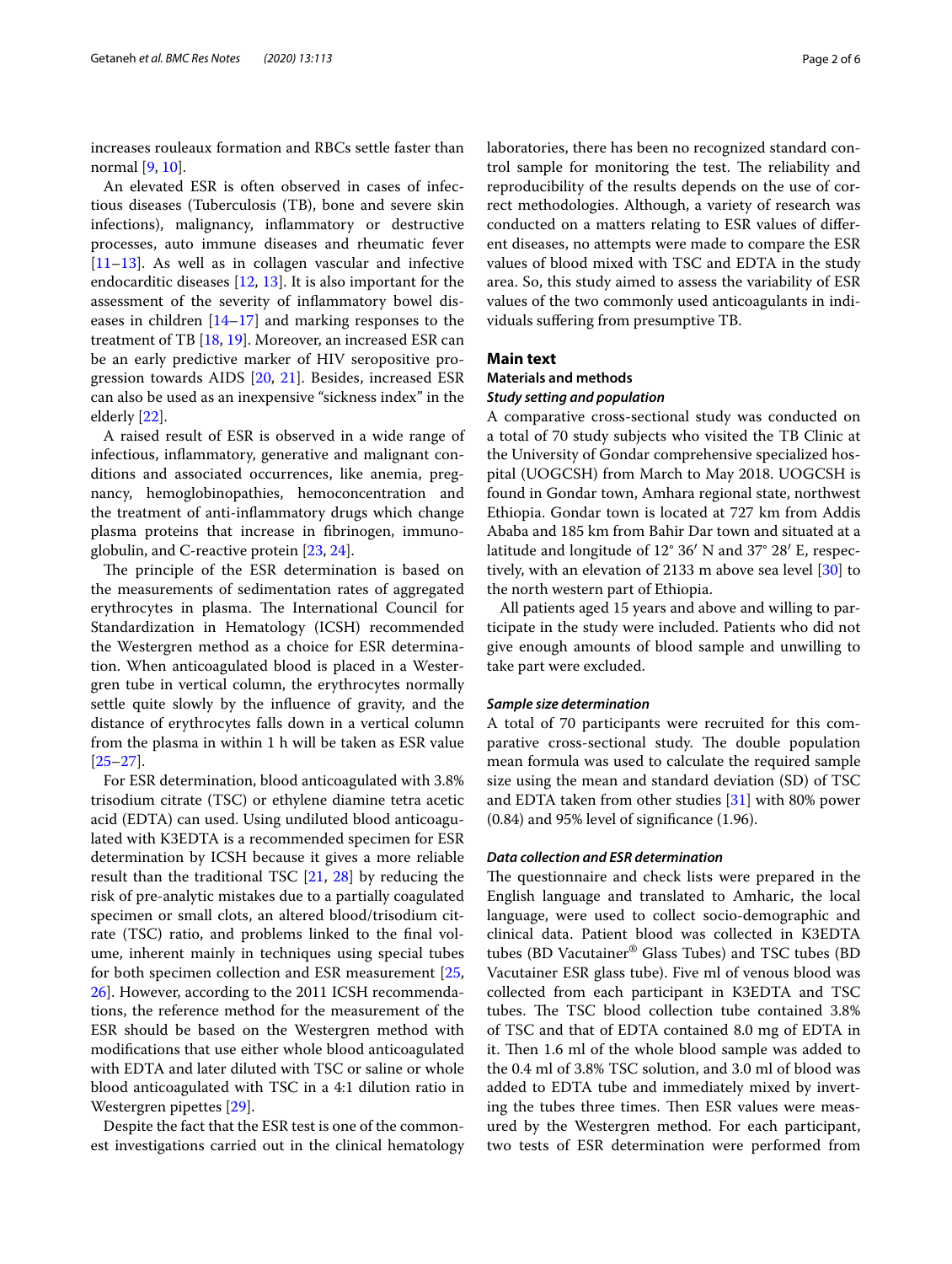each tube within 2 h in accordance with the ICSH recommendation [[29\]](#page-5-6). We flled the Westergren tube to exactly "0" mark and placed the tube in the rack for 1 h, and ESR results were recorded in mm/h. Finally, results obtained from K3EDTA samples were compared to those of TSC samples.

## *Quality assurance*

Standard operating procedures (SOPs) and manufacturers' instructions were strictly followed for all laboratory activities as much as possible. All blood collection test tubes were checked for expiry dates, and laboratory results were recorded on standard report formats using participant identification number. The data of each patient were reviewed for mislabeling and completeness.

## *Data analysis*

EpiInfo version 3.5.4 was used for data entry and SPSS version 20 for analysis. In this study, we used the paired t-test to determine signifcant diferences between whole blood anticoagulated using EDTA and TSC for ESR determination. The mean was used since it is the basis for all statistical computations, and SD was obtained to aid the computation of the t-value to measure the average amount of scatter in a distribution. To establish the relationship between the 2 methods, comparison studies were analyzed by simple least squares linear regression and Pearson's correlation coefficient to obtain the y-intercept, the slope, and the SD of the regression line (Sy/x). The data were compared by the Bland-Altman analysis [\[32\]](#page-5-9). Paired sample t-test at 95% confdence level was used to compare the two methods, and in all cases P-values<0.05 were considered as statistically signifcant.

## **Results**

## *Socio‑demographic information*

A total of 70 TB presumptive patients aged from 15 to 82 years were included in the study. The majority, 46 (65.7%), of the participants were male and lived in rural areas; 21 (30%) were in the age range of 36–50 years (Table [1](#page-2-0)).

## *Comparison of ESR values*

The Mean $\pm$ SD ESR values of patients according to EDTA and TSC anticoagulated blood were  $57.9 \pm 41.45$ and  $50.99 \pm 43.5$  mm/h, respectively. The ESRs value obtained from EDTA blood were higher than TSC blood for all independent variables. The mean $\pm$ SD of ESR value in males using EDTA and TSC blood was  $59.57 \pm 42.31$  and  $54.71 \pm 40.44$  mm/h while for females it was  $53.57 \pm 44.61$  and  $46.04 \pm 41.82$  mm/h (Table [2](#page-3-0)).

The paired sample t-test analysis showed that there was a statistically signifcant diference between the

<span id="page-2-0"></span>**Table 1 Socio-demographic information of the study participants (N=70)**

| <b>Characteristics</b> | Frequency | Percent (%) |  |
|------------------------|-----------|-------------|--|
| Sex                    |           |             |  |
| Male                   | 46        | 65.7        |  |
| Female                 | 24        | 34.3        |  |
| Age in years           |           |             |  |
| $15 - 25$              | 17        | 24.3        |  |
| $26 - 35$              | 18        | 25.7        |  |
| $36 - 50$              | 21        | 30          |  |
| > 50                   | 14        | 20          |  |
| Religion               |           |             |  |
| Muslim                 | 9         | 12.9        |  |
| Orthodox               | 61        | 87.1        |  |
| Residence              |           |             |  |
| Rural                  | 46        | 65.7        |  |
| Urban                  | 24        | 24.3        |  |
|                        |           |             |  |

mean $\pm$ SD of ESR values of the two anticoagulated blood. The mean difference of ESR values between the use of EDTA and TSC anticoagulated blood was 6.91  $\pm$  13.66 mm/h with a t-value of 4.24 (P < 0.0001; 95%) CI 3.66–10.17). The computed t-value  $(4.24)$  was greater than the tabulated or critical t-value (1.667) at 69 degree of freedom and 95% level of significance. Therefore, there was a signifcant diference between the use of EDTA and TSC as anticoagulants for ESR determination (Additional file [1](#page-4-16): Table S1).

The Bland–Altman data analysis showed no systematic bias, and 95% of all samples fell into the narrow 95% limits of agreement (d−1.96 SD=6.914–  $[1.96 \times 13.661] = -19.9$  and d+1.96 SD=6.914+ [1.96  $\times$  [1](#page-3-1)3.661] = +33.7) (Fig. 1). A linear regression analysis showed a satisfactory correlation between the two methods  $(r=0.949, P<0.001; r^2=0.901; y=11.769+0.949x;$ and  $Sy/x = 13.106$ ) (Additional file [2](#page-4-17): Figure S1).

### **Discussion**

Although ESR is not a specifc marker of infammation, currently it is frequently used in the diagnosis and evaluation or monitoring of patients with chronic diseases  $[33]$  $[33]$ . The ESR value obtained from this comparison showed that the mean value of EDTA anticoagulated blood (57.90 mm/h) was greater than that of TSC blood (50.99 mm/h) by 6.91 mm/h. This may be because EDTA increases rouleaux formation more than TSC, leading to increases in ESR in EDTA blood, or it might be due to a diference in viscosity, where citrated blood may be less viscous than EDTA blood resulting in lower ESR values  $[34-36]$  $[34-36]$  $[34-36]$ . This observation corresponds to the result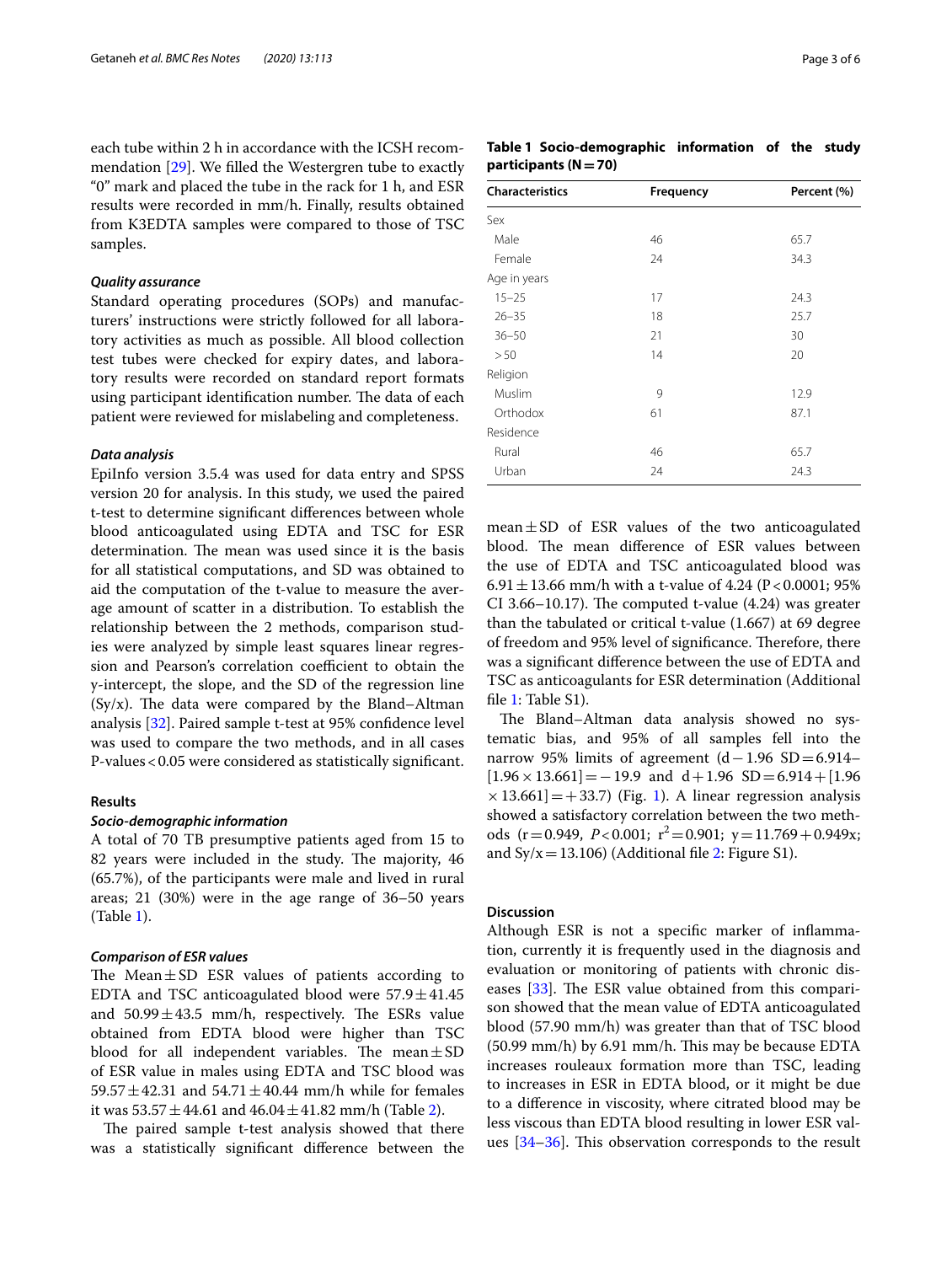| <b>Variables</b>    | Category          | Mean and SD of ESR in mm/h   |                             | <b>Paired differences</b> | P-value |
|---------------------|-------------------|------------------------------|-----------------------------|---------------------------|---------|
|                     |                   | <b>EDTA</b><br>$Mean \pm SD$ | <b>TSC</b><br>$Mean \pm SD$ | $Mean \pm SD$             |         |
|                     |                   |                              |                             |                           |         |
| F(24)               | 54.71 ± 40.44     | $46.04 \pm 41.82$            | $8.67 \pm 12.92$            | 0.003                     |         |
| Age in year         | $15 - 25(17)$     | $36.53 \pm 36.07$            | $28.88 \pm 36.26$           | $7.45 \pm 9.99$           | 0.006   |
|                     | $26 - 35(18)$     | $56.78 \pm 43.76$            | $47.11 \pm 45.91$           | $9.67 \pm 14.82$          | 0.013   |
|                     | $36 - 50(21)$     | $62.52 \pm 43.10$            | $59.90 \pm 45.23$           | $2.62 \pm 13.78$          | 0.394   |
|                     | > 50(14)          | $78.36 \pm 32.73$            | $69.43 \pm 37.09$           | $8.93 \pm 15.59$          | 0.052   |
| Residence           | <b>Rural</b> (46) | 54.76 ± 41.08                | $47.80 \pm 42.55$           | $6.96 \pm 14.83$          | 0.003   |
|                     | Urban $(24)$      | $63.92 \pm 42.36$            | $57.08 \pm 45.61$           | $6.83 \pm 11.38$          | 0.007   |
| Previous TB History | Yes (17)          | $69.71 \pm 41.20$            | $65.00 \pm 43.86$           | $4.71 \pm 16.60$          | 0.260   |
|                     | No (53)           | $54.11 \pm 41.20$            | $46.49 \pm 42.85$           | $7.62 \pm 12.68$          | 0.000   |
| <b>TB Status</b>    | Positive (7)      | 88.71 ± 24.40                | $82.57 \pm 39.94$           | $6.14 \pm 16.29$          | 0.357   |
|                     | Negative (63)     | $54.48 \pm 41.65$            | $47.48 \pm 42.76$           | $7.00 \pm 13.49$          | 0.000   |
| Total               |                   | $57.90 \pm 41.45$            | $50.99 \pm 43.52$           | $6.91 \pm 13.66$          | 0.000   |

<span id="page-3-0"></span>

| Table 2 Paired t-test comparing the Mean ± SD ESR values of the study participants using EDTA and TSC Whole Blood |  |
|-------------------------------------------------------------------------------------------------------------------|--|
|-------------------------------------------------------------------------------------------------------------------|--|

*SD* standard deviation



<span id="page-3-1"></span>reported from Tehran University, Iran, and stated that there was a signifcant diference between the results of ESR tests which used two anticoagulants [[37\]](#page-5-13).

The result of our study was similar to that of a study conducted in Nigeria whose fnal fnding stated that the mean $\pm$ SD ESR value of EDTA anticoagulated blood was higher than the mean $\pm$ SD ESR value of the TSC. When compared to our fnding, the result of the Nigerian study was within the normal range of ESR. The reason for the diference was that their study was conducted on healthy individuals, while ours was conducted on presumed TB patients which increased the ESR value. In addition, the mean±SD ESR values of males were less than those of females, contradicting the finding. This might be due to the fact that most of our male participants were old and had history of TB [[31](#page-5-8)].

However, the result of our study difered from what was reported in India and stated that ESR measurement values of citrated blood were greater by 4–6 mm/h than those of EDTA [[10\]](#page-4-5). Our result also difered from that of a study conducted at Yenepoya University hospital, India. They found that the values of ESR that utilized EDTA was 4–6 mm/h less than values that used TSC. The authors recommended that ESR be performed using EDTA blood instead of TSC since the former utilizes only a limited amount of blood for the procedure [\[9](#page-4-4)]. Another study done in the Philippines found a mean ESR value of 36.7 and 43.09 for EDTA and TSC, respectively. These differed from our fndings, perhaps because of some physiological and genetic diferences between white and black people [[38\]](#page-5-14).

## **Conclusion**

The average ESR value among participants of UoGCSH using EDTA and TSC blood were 57.90 and 50.99, respectively. The ESR value of EDTA anticoagulated blood was greater than that of TSC blood with a mean difference of 6.91. The computed t-value  $(4.2)$  is greater than the tabulated t-value therefore there is a signifcant diference between the use of EDTA and TSC as anticoagulant for ESR determination. Therefore, laboratories using EDTA and TSC for ESR determination should have diferent reference values for each anticoagulant if the observed fndings are confrmed in healthy population and among sick individuals.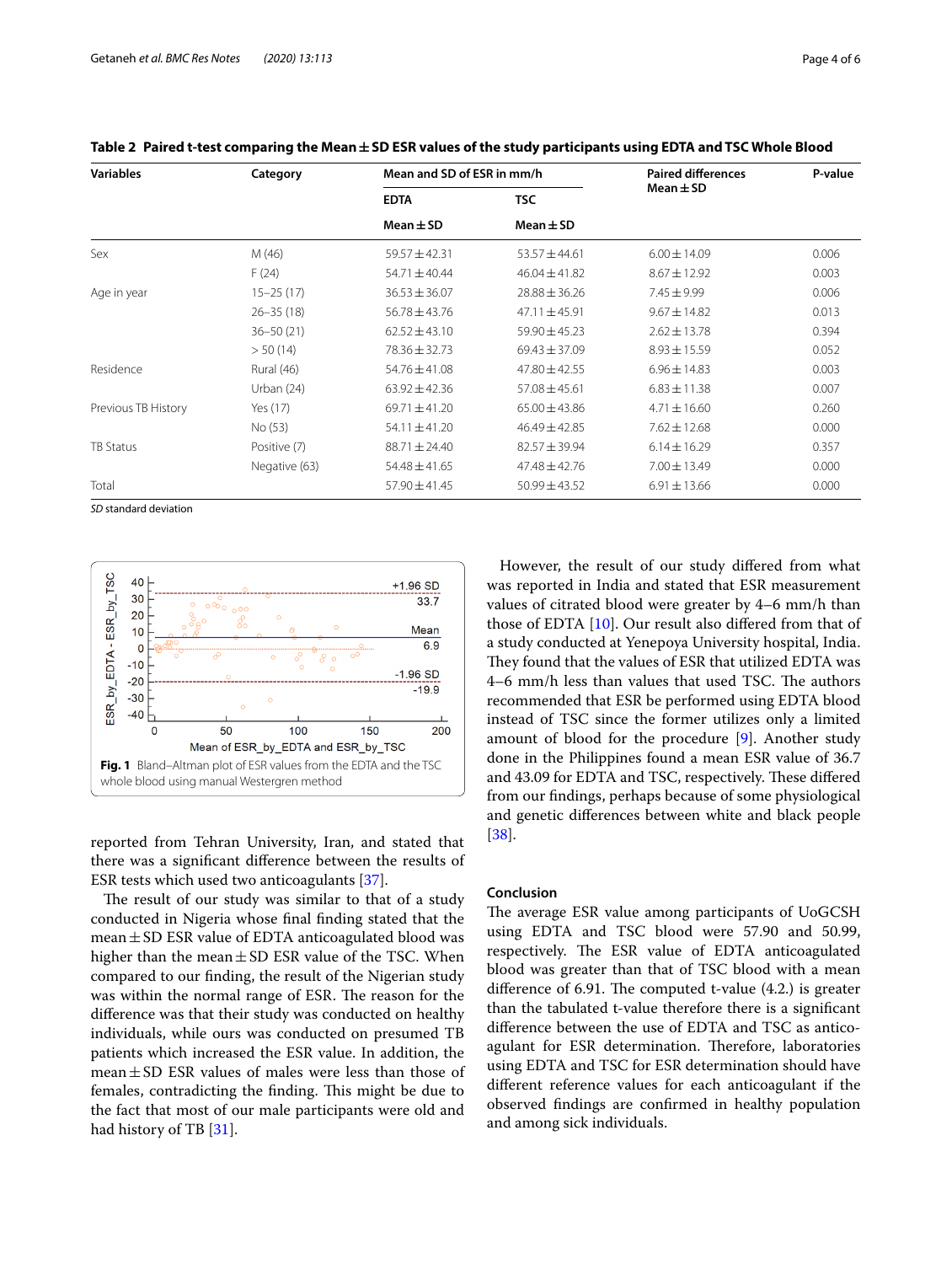## **Limitations**

The study was not only limited to a single district but also dealt with just presumed TB patients. Therefore, the result of this research may not be representative for the whole population.

## **Supplementary information**

**Supplementary information** accompanies this paper at [https://doi.](https://doi.org/10.1186/s13104-020-04963-0) [org/10.1186/s13104-020-04963-0](https://doi.org/10.1186/s13104-020-04963-0).

<span id="page-4-17"></span><span id="page-4-16"></span>**Additional fle 1: Table S1.** Paired Samples t-test of the ESR values of the study participant using EDA and TSC whole blood.

**Additional fle 2: Figure S1.** Comparison of the ESR values from the EDTA and TSC whole blood using manual Westergren method by regression analysis ( $r = 0.949$ ,  $P = 0.001$ ).

## **Abbreviations**

CBC: Complete blood count; EDTA: Ethylene diamine tetra acetic acid; ESR: Erythrocyte sedimentation rate; UoGCSH: University of Gondar Comprehensive Specialized Hospital; ICSH: International Council for Standardization in Hematology; K<sub>3</sub>EDTA: Tri potassium ethylene diamine tetra acetic acid; mm/h: millimeter per hour; NCCLS: National committee for clinical laboratory standard; RBC: Red blood cells; SD: Standard deviation; TB: Tuberculosis; TSC: Trisodium citrate.

#### **Acknowledgements**

The authors would like to acknowledge the study participants, University of Gondar hospital TB clinic and Laboratory stafs for their collaboration. We would also thank to the University of Gondar, College of Medicine and Health Sciences, School of Biomedical and Laboratory Sciences for all the supports and collaborations in general.

#### **Authors' contributions**

ZG, FA, GA and HG were participated in designing the study, supervised the data collection, analyzed, interpret and write up the manuscript. FA, GA, HG, AY and TM were involved in proposal development, data collection and entry of data for analysis. TM and ZG are the joint frst authors of the paper. All authors read and approved the fnal manuscript.

#### **Funding**

The author(s) received no specifc funding for this work.

## **Availability of data and materials**

All the data on which the conclusions of this manuscript are drawn are available in the corresponding author. So that any who needs the data can get it upon reasonable request.

#### **Ethics approval and consent to participate**

Ethical clearance was obtained from University of Gondar, School of Biomedical and Laboratory Sciences Research and Ethical Review Committee. Permission letter was obtained from the hospital director to conduct the study. The objectives of the research were explained to the study participants and written informed consent was taken. To ensure confdentiality of data, participants were identifed using codes.

## **Consent to publish**

Not applicable.

#### **Competing interests**

The authors declare that there is no any confict of interest regarding the publication of this work.

#### **Author details**

<sup>1</sup> Department of Hematology and Immunohematology, School of Biomedical and Laboratory Sciences, College of Medicine and Health Sciences, University of Gondar, P.O. Box 196, Gondar, Ethiopia.<sup>2</sup> School of Biomedical

Received: 31 October 2019 Accepted: 18 February 2020 Published online: 27 February 2020

#### **References**

- <span id="page-4-0"></span>1. Mahlangu JN, Davids M. Three-way comparison of methods for the measurement of the erythrocyte sedimentation rate. J Clin Lab Anal. 2008;22(5):346–52.
- 2. Ozdem S, Akbas HS, Donmez L, Gultekin M. Comparison of TEST 1 with SRS 100 and ICSH reference method for the measurement of the length of sedimentation reaction in blood. Clin Chem Lab Med. 2006;44(4):407–12.
- 3. Musa RJ, Mansoor SS, Ali HH. Westergren Sedimentation Rate using K3EDTA. Iran J Med Sci. 2004;3(2):132–5.
- 4. Salehzadeh F, Noshin A, Jahangiri S. IVIG efects on erythrocyte sedimentation rate in children. Int J Pediatr. 2014;2014:981465.
- 5. Hofbrand AV, Moss PA. Essential haematology. 6th ed. West Sussex: Wiley; 2011.
- <span id="page-4-1"></span>6. Dewi MMW, Herawati S, Mulyantari NK, Prabawa IPY. The comparison of erythrocyte sedimentation rate (ESR) modify Westergren Caretium Xc-A30 and Westergren Manual in Clinical Pathology Laboratory, Sanglah General Hospital, Denpasar, Bali. Bali Med J. 2019;8(2):396–9.
- <span id="page-4-2"></span>7. American Society for Clinical Pathology/American Profciency Institute. Educational Commentary. The Erythrocyte Sedimentation Rate and its Clinical Utility. 2nd Test Event, 2006. [http://www.api-pt.com/Reference/](http://www.api-pt.com/Reference/Commentary/2006Bcoag.pdf) [Commentary/2006Bcoag.pdf](http://www.api-pt.com/Reference/Commentary/2006Bcoag.pdf). Accessed Dec 20 2019.
- <span id="page-4-3"></span>8. Mack DR, Langton C, Markowitz J, LeLeiko N, Griffiths A, Bousvaros A, et al. Laboratory values for children with newly diagnosed infammatory bowel disease. Pediatrics. 2007;119(6):1113–9.
- <span id="page-4-4"></span>9. Kumta S, Nayak G, Kedilaya HP, Shantaram M. A comparative study of erythrocyte sedimentation rate (ESR) using sodium citrate and EDTA. Int J Pharm Biol Sci. 2011;1(4):393–6.
- <span id="page-4-5"></span>10. Brigden M. The erythrocyte sedimentation rate: still a helpful test when used judiciously. Postgrad Med. 1998;103(5):257–74.
- <span id="page-4-6"></span>11. Go DJ, Lee EY, Lee EB, Song YW, Konig MF, Park JK. Elevated erythrocyte sedimentation rate is predictive of interstitial lung disease and mortality in dermatomyositis: a korean retrospective cohort study. J Korean Med Sci. 2016;31(3):389–96.
- <span id="page-4-8"></span>12. Saadeh C. The erythrocyte sedimentation rate: old and new clinical applications. South Med Birm Ala. 1998;91:219–26.
- <span id="page-4-7"></span>13. Brigden ML. Clinical utility of the erythrocyte sedimentation rate. Am Fam Physician. 1999;60(5):1443–50.
- <span id="page-4-9"></span>14. Bain B. Some infuences on the ESR and the fbrinogen level in healthy subjects. Clin Lab Haematol. 1983;5(1):45–54.
- 15. Zlonis M. The mystique of the erythrocyte sedimentation rate: a reappraisal of one of the oldest laboratory tests still in use. Clin Lab Med. 1993;13(4):787–800.
- 16. Gabay C, Kushner I. Acute-phase proteins and other systemic responses to infammation. N Engl J Med. 1999;340(6):448–54.
- <span id="page-4-10"></span>17. Fabry TL. Mechanism of erythrocyte aggregation and sedimentation. Blood. 1987;70(5):1572–6.
- <span id="page-4-11"></span>18. Mahalakshamamma V, Raju E, Jhansi K. Erythrocyte sedimentation rate values in pulmonary tuberculosis versus normal healthy peoples in Khammam region of Telangana, India. Int J Integr Med Sci. 2016;3:207–10.
- <span id="page-4-12"></span>19. Mandal SK, Chavan L. Erythrocyte sedimentation rate values in cases of active tuberculosis without HIV co-infection. J Med Sci Clin Res. 2016;4(10):13156–9.
- <span id="page-4-13"></span>20. Lefrere J, Salmon D, Doinel C, Rouger P, Courouce A, Lambin P, et al. Sedimentation rate as a predictive marker in HIV infection. AIDS. 1988;2(1):63.
- <span id="page-4-14"></span>21. Foromera J. Diagnostic and Prognostic Value of ESR and CRP in HIV Positive Adults in Durban, South Africa. Doctoral dissertation, Harvard Medical School. 2017
- <span id="page-4-15"></span>22. Wolfe F, Michaud K. The clinical and research signifcance of the erythrocyte sedimentation rate. J Rheumatol. 1994;21(7):1227–37.